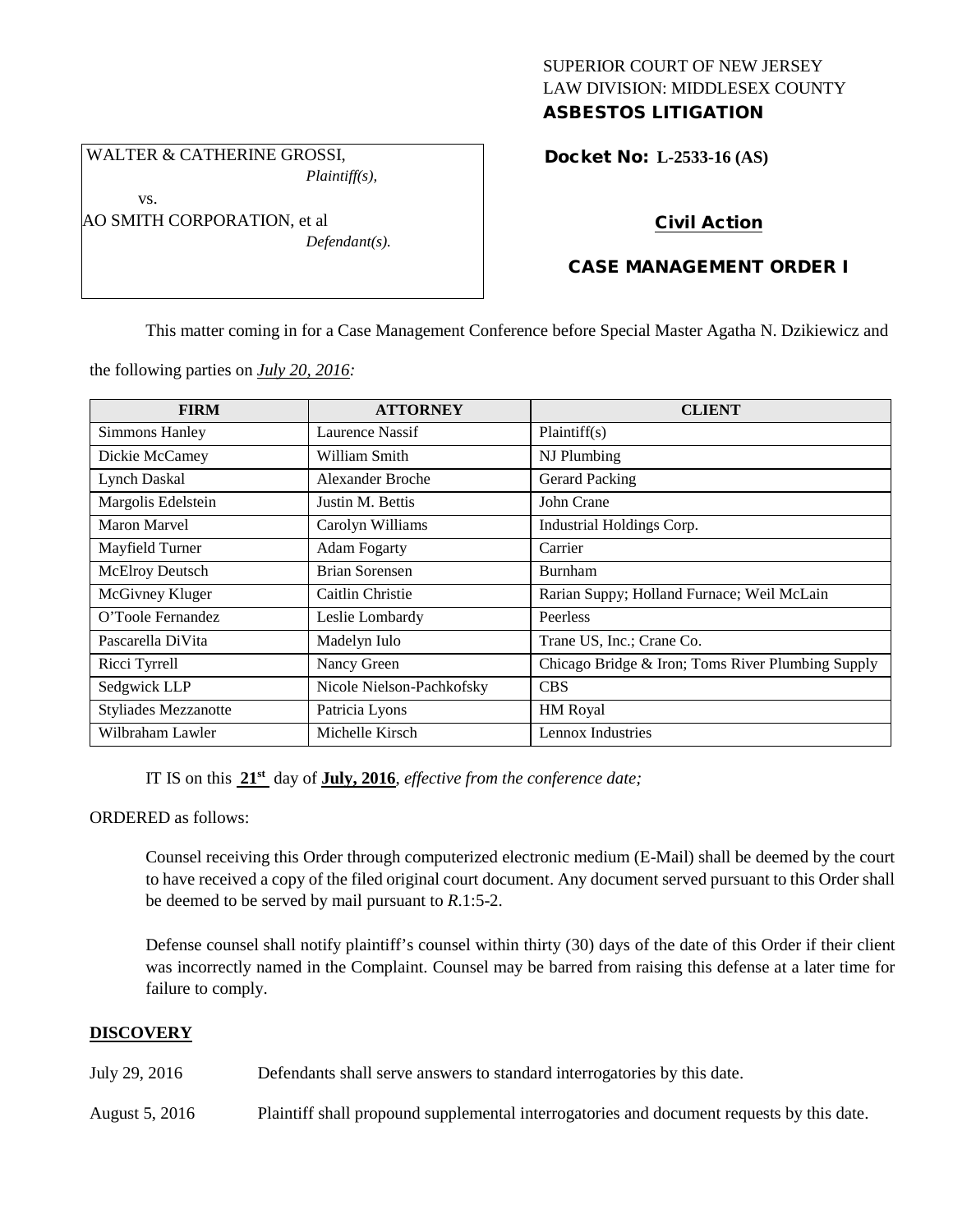| September $6, 2016$ | Defendants shall serve answers to supplemental interrogatories and document requests by this<br>date.                                                                                                       |
|---------------------|-------------------------------------------------------------------------------------------------------------------------------------------------------------------------------------------------------------|
| August 5, 2016      | Defendants shall propound supplemental interrogatories and document requests by this date.                                                                                                                  |
| September 6, 2016   | Plaintiff shall serve answers to supplemental interrogatories and document requests by this<br>date.                                                                                                        |
| October 14, 2016    | Fact discovery, including depositions, shall be completed by this date. Plaintiff's counsel shall<br>contact the Special Master within one week of this deadline if all fact discovery is not<br>completed. |
| October 14, 2016    | Depositions of corporate representatives shall be completed by this date.                                                                                                                                   |

### **EARLY SETTLEMENT**

October 21, 2016 Settlement demands shall be served on all counsel and the Special Master by this date.

#### **SUMMARY JUDGMENT MOTION PRACTICE**

- October 21, 2016 Plaintiff's counsel shall advise, in writing, of intent not to oppose motions by this date.
- November 4, 2016 Summary judgment motions shall be filed no later than this date.
- December 2, 2016 Last return date for summary judgment motions.

#### **MEDICAL DEFENSE**

- December 2, 2016 Plaintiff shall serve medical expert reports by this date.
- December 2, 2016 Upon request by defense counsel, plaintiff is to arrange for the transfer of pathology specimens and x-rays, if any, by this date.
- January 27, 2017 Defendants shall identify its medical experts and serve medical reports, if any, by this date. **In addition, defendants shall notify plaintiff's counsel (as well as all counsel of record) of a joinder in an expert medical defense by this date.**

#### **LIABILITY EXPERT REPORTS**

- December 2, 2016 Plaintiff shall identify its liability experts and serve liability expert reports or a certified expert statement by this date or waive any opportunity to rely on liability expert testimony.
- January 27, 2017 Defendants shall identify its liability experts and serve liability expert reports, if any, by this date or waive any opportunity to rely on liability expert testimony.

#### **EXPERT DEPOSITIONS**

February 15, 2017 Expert depositions shall be completed by this date. To the extent that plaintiff and defendant generic experts have been deposed before, the parties seeking that deposition in this case must file an application before the Special Master and demonstrate the necessity for that deposition. To the extent possible, documents requested in a deposition notice directed to an expert shall

\_\_\_\_\_\_\_\_\_\_\_\_\_\_\_\_\_\_\_\_\_\_\_\_\_\_\_\_\_\_\_\_\_\_\_\_\_\_\_\_\_\_\_\_\_\_\_\_\_\_\_\_\_\_\_\_\_\_\_\_\_\_\_\_\_\_\_\_\_\_\_\_\_\_\_\_\_\_\_\_\_\_\_\_\_\_\_\_\_\_\_\_\_\_\_\_\_\_\_\_\_\_\_\_\_\_\_\_\_\_